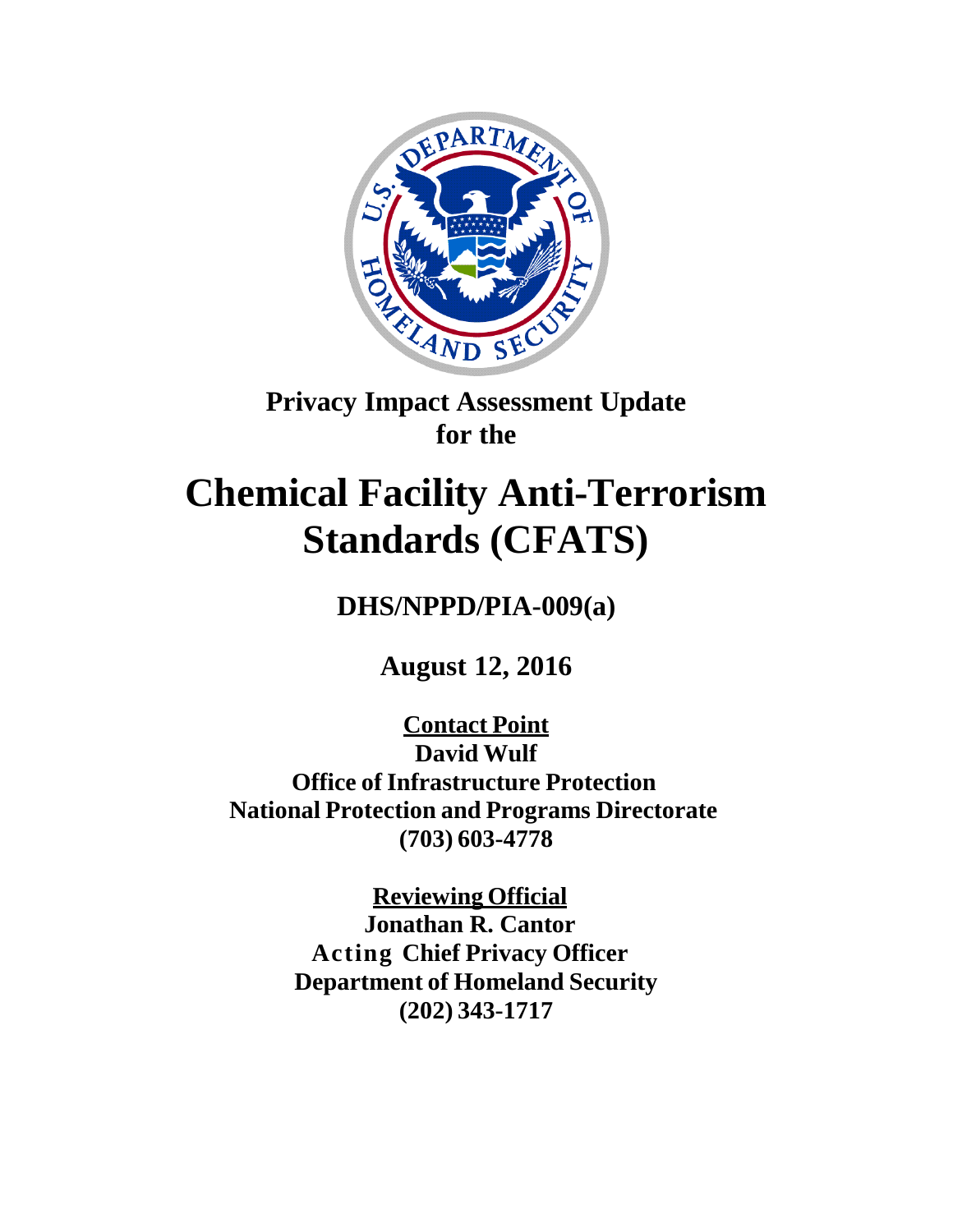

### **Abstract**

The Department of Homeland Security (DHS) National Protection and Programs Directorate (NPPD) is updating the Chemical Facility Anti-Terrorism Standards (CFATS) Program's Privacy Impact Assessment (PIA) to account for changes to the program since the publication of the program's most recent PIA on July 26, 2012. This PIA Update reflects changes to the Chemical Security Assessment Tool, statutory requirements of the *Protecting and Securing Chemical Facilities from Terrorist Attacks Act of 2014,* and updated records retention schedules.

## **Overview**

 $\overline{a}$ 

The *Protecting and Securing Chemical Facilities from Terrorist Attacks Act of 2014*, commonly referred to as the Chemical Facility Anti-Terrorism Standards (*CFATS) Act of 2014*, replaces Section 550 of the Department of Homeland Security (DHS) Appropriations Act of 2007, authorizing DHS to regulate the security of covered chemical facilities.

The Department established a risk-based approach for identifying and securing covered chemical facilities. A covered chemical facility is one that the Department identifies as a chemical facility of interest<sup>1</sup> and meets the risk criteria developed under  $2102(e)(2)(B)$  of title XXI of the Homeland Security Act of 2002 (as amended). If a facility is determined to be a covered facility, the facility must implement a Site Security Plan, Expedited Approval Program, or Alternative Security Program, which must be approved by the Department. Certain chemical facilities, such as facilities regulated under the Maritime Transportation Security Act of 2002, are exempt from CFATS.

## **Reason for the PIA Update**

The reason for this PIA Update is to reflect updates to CFATS since the previous PIA for the program, published on July 26, 2012.<sup>2</sup> The following specific updates are based on enhancements to the Chemical Security Assessment Tool (CSAT) suite of applications, programmatic changes resulting from the *CFATS Act of 2014,* and general updates to the CFATS program.

<sup>&</sup>lt;sup>1</sup> The term 'chemical facility of interest' means a facility that holds, or that the Department has a reasonable basis to believe holds, a chemical of interest, as designated under Appendix A to part 27 of title 6, Code of Federal Regulations, or any successor thereto, at a threshold quantity set pursuant to relevant risk-related security principles; and is not an excluded facility.

<sup>2</sup> *See* DHS/NPPD/PIA-009 – Chemical Facilities Anti-Terrorism Standards, *available at* <www.dhs.gov/privacy>*.*  Note that the CFATS Personnel Surety program is addressed in a separate PIA. *See* DHS/NPPD/PIA-018 – Chemical Facilities Anti-Terrorism Standards Personnel Surety, *available at* [www.dhs.gov/privacy.](www.dhs.gov/privacy)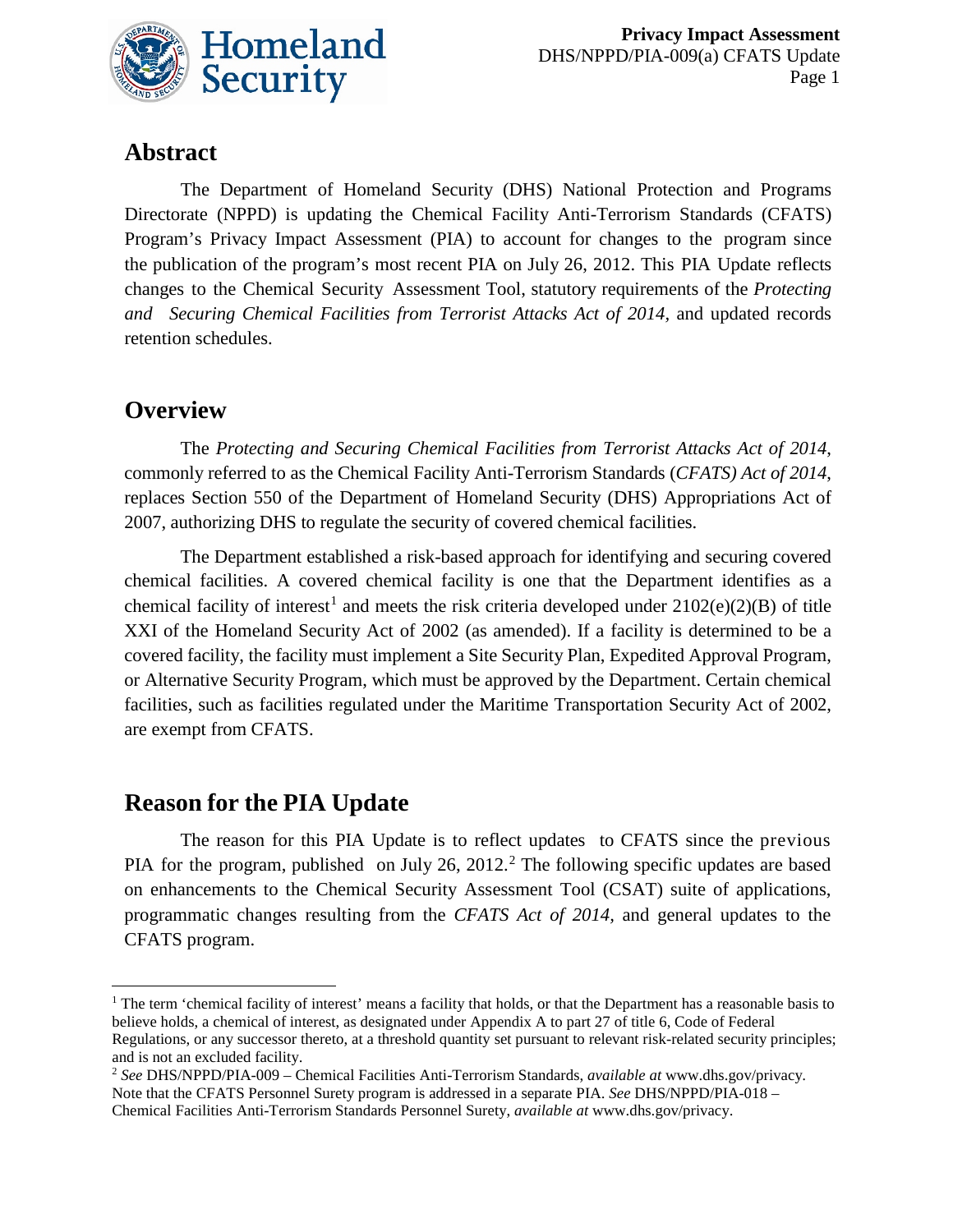

- **1.** The Chemical Facility Management System (CHEMS) was decommissioned and replaced by the Chemical Security Evaluation and Compliance System (CHEMSEC).
- **2.** The *Protecting and Securing Chemical Facilities from Terrorist Attacks Act of 2014* (commonly referred to as the *CFATS Act of 2014)* now authorizes the CFATS program.
- **3.** The *CFATS Act of 2014* requires the Department to establish and implement a procedure under which any employee or contractor of a chemical facility of interest may submit a report to the Department regarding a violation of a requirement under the CFATS program. Additionally, the Act prohibits any owner or operator of a chemical facility from retaliating against an employee for reporting a CFATS violation to the Department.
- **4.** The CFATS Help Desk and Tip Line were originally covered under the National Archives and Records Administration (NARA) General Records Schedule (GRS) 20, *Electronic Records*, item 2b. That GRS has since been superseded by GRS 4.3, *Input Records, Output Records, and Electronic Copies*, item 020.

## **Privacy Impact Analysis**

In each of the below sections consider how the system has changed and what impact it has on the below fair information principles. In some cases there may be no changes and indicate as such.

#### **Authorities and Other Requirements**

The *Protecting and Securing Chemical Facilities from Terrorist Attacks Act of* 2014 (December 18, 2014)<sup>3</sup>, or the *CFATS Act of 2014* (Pub. L. No. 113-254, 6 U.S.C. 621, et seq.). The CFATS Act of 2014 amended the Homeland Security Act of  $2002<sup>4</sup>$  (6 U.S.C. 101 et seq.) with the addition of Title XXI – Chemical Facility Anti-Terrorism Standards – authorizing the Department to regulate chemical facilities of interest.<sup>5</sup>

SORN coverage has not changed since the previous PIA was published on July 26, 2012, and is still provided by DHS/ALL-002 Department of Homeland Security (DHS) Mailing and Other Lists System and DHS/ALL-004 General Information Technology Access Account Records

 $\overline{a}$ <sup>3</sup> See Pub. L. 113-254, 128 Stat. 2898, Dec. 18, 2014, is available at: [https://www.congress.gov/bill/113th](https://www.congress.gov/bill/113th-congress/house-bill/4007?q=%7B%22search%22%3A%5B%22HR+4007%22%5D%7D)[congress/house-bill/4007?q=%7B%22search%22%3A%5B%22HR+4007%22%5D%7D](https://www.congress.gov/bill/113th-congress/house-bill/4007?q=%7B%22search%22%3A%5B%22HR+4007%22%5D%7D) (CFATS Act of 2014).

<sup>4</sup> *See* Pub. L. 107-296 Stat. 2135, Nov. 25, 2002 is available at: [https://www.gpo.gov/fdsys/pkg/PLAW-](https://www.gpo.gov/fdsys/pkg/PLAW-107publ296/pdf/PLAW-107publ296.pdf)107publ296/pdf/PLAW-107publ296.pdf [\(](https://www.gpo.gov/fdsys/pkg/PLAW-107publ296/pdf/PLAW-107publ296.pdf)Homeland Security Act of 2002). 5 *See* Section 2101(2) of the Homeland Security Act of 2002, as enacted on December 18, 2014, defined chemical

facility of interest as a facility that holds, or that the Secretary has a reasonable basis to believe holds, a chemical of interest at a set threshold quantity pursuant to relevant risk related security principles and is not an excluded facility.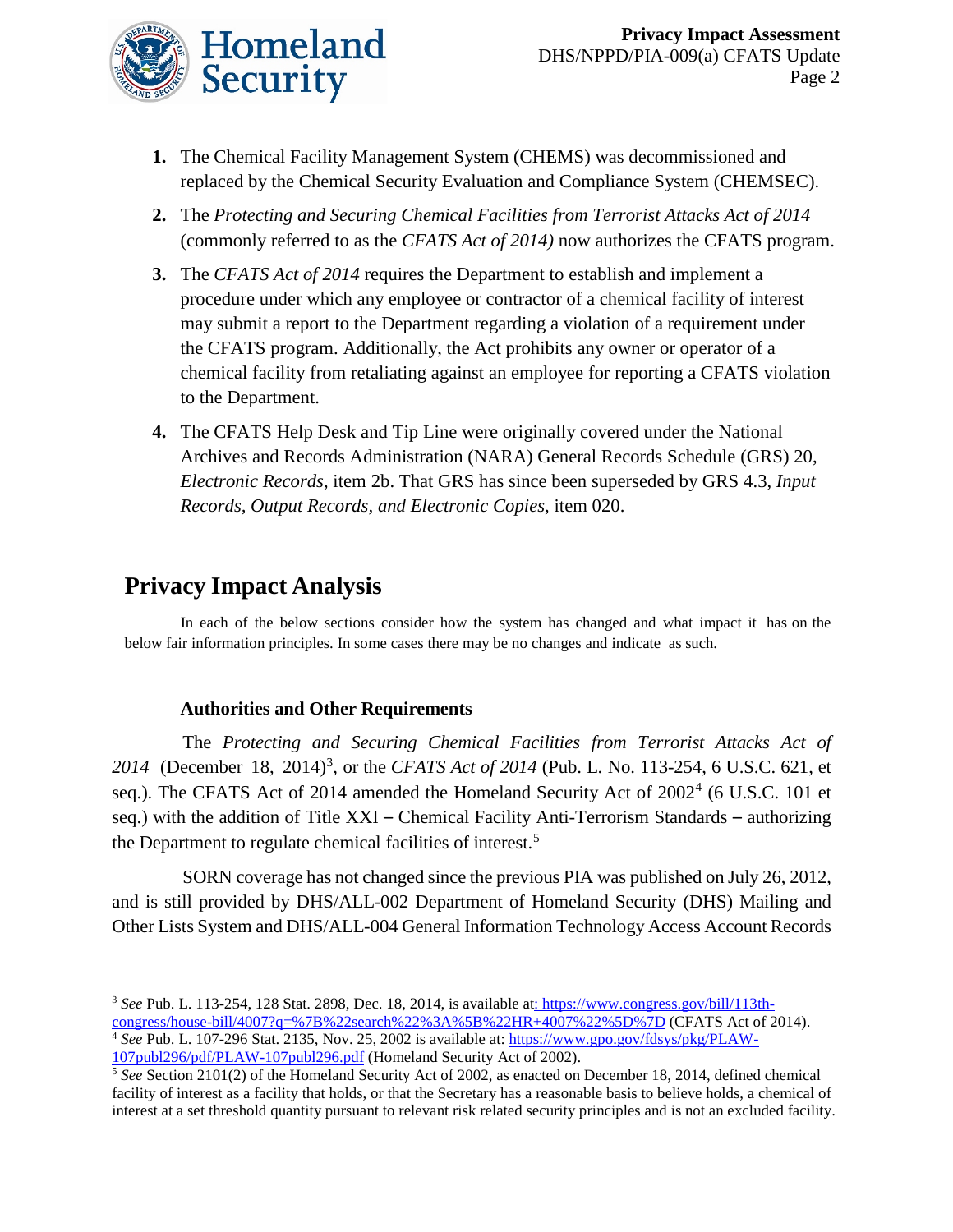

System.

 $\overline{a}$ 

#### **Characterization of the Information**

Though the *CFATS Act of 2014* requires the Department to establish and implement a procedure that will allow employees and contractors of a chemical facility of interest to submit reports regarding violations of CFATS programmatic requirements, the type of data collected under the CFATS Program has not changed since the previous PIA was published on July 26, 2012.

#### **Uses of the Information**

#### Implementation of CHEMSEC

CHEMSEC is the Government-facing case management tool that replaced CHEMS in December 2013. CHEMS was an individual stand-alone system, whereas CHEMSEC has been integrated into the CSAT<sup>6</sup> suite of applications. CHEMSEC provides users with a consolidated interface for tracking ongoing activities, documentation, and facility status as well as managing inspector activities such as facility visits, vehicle management, survey approval reviews, and other supporting processes. CHEMSEC also serves as the repository for information collected during interactions with covered chemical facilities**.** 

#### Specifically, CHEMSEC:

- Receives routine transfers of information from CSAT such as names, phone numbers, and email addresses of facility POCs;
- Securely stores correspondence between NPPD and covered chemical facilities; and
- Serves as the repository for information collected by NPPD employees during personal interactions with covered chemical facilities

#### Compliance with updated whistleblower protection requirements

The *CFATS Act of 2014* requires the Department to provide an avenue for employees or contractors of chemical facilities of interest to report security violations. The Act prohibits any owner or operator of a chemical facility of interest from retaliating against an employee for reporting a CFATS violation to the Department. Individuals may report violations anonymously under CFATS to the CFATS Tip Line, which has proper procedures and protections in place to safeguard the identity of whistleblowers, should a whistleblower choose to disclose it.

The identity of an employee or contractor of a chemical facility of interest who reports a

<sup>6</sup> *See* DHS/NPPD/PIA-009 – Chemical Facilities Anti-Terrorism Standards, *available at* [www.dhs.gov/privacy.](www.dhs.gov/privacy)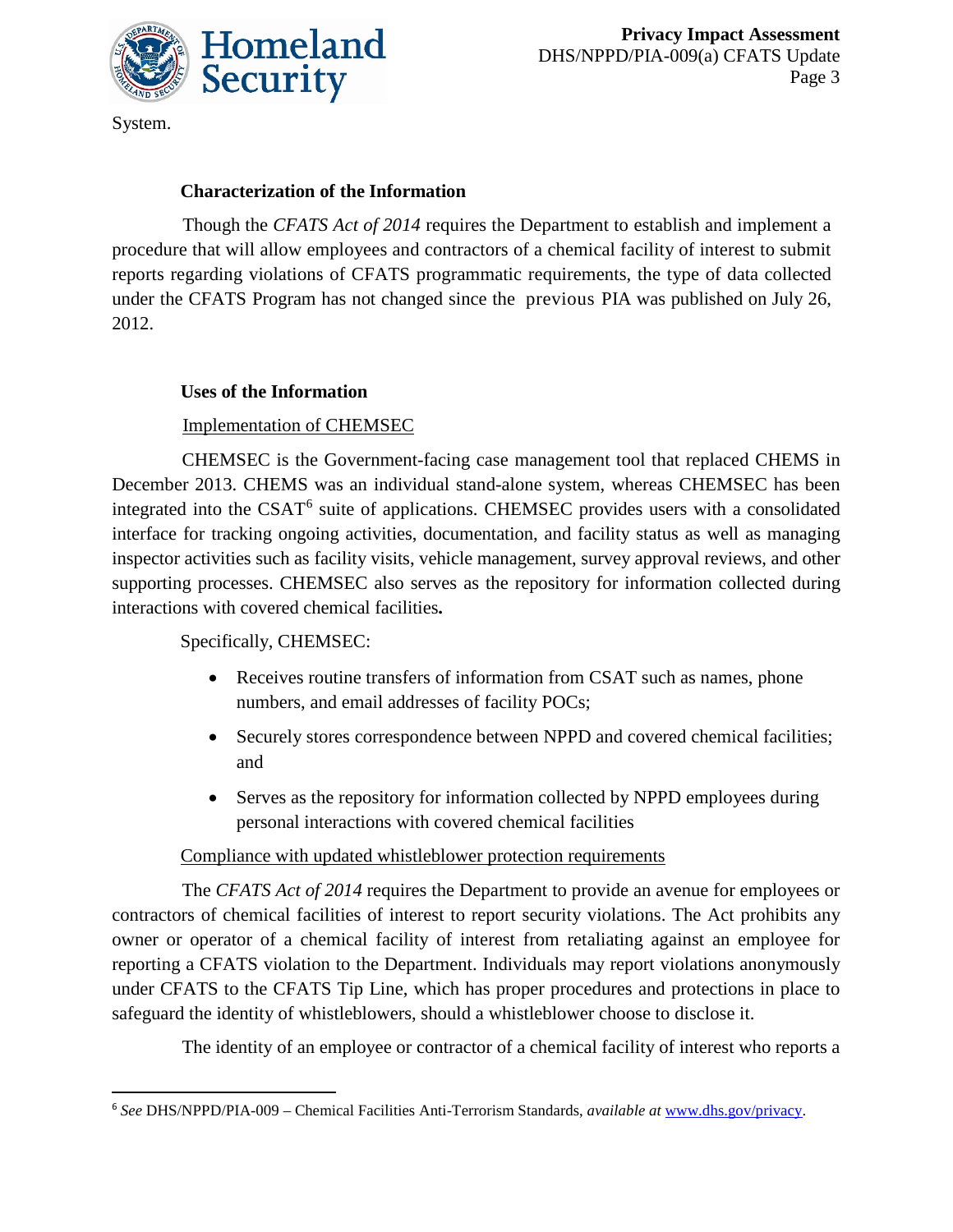

potential violation, should they choose to disclose it, will be kept confidential unless disclosure is unavoidable or is compelled by a court order. In these instances, the Department will attempt to contact the whistleblower to inform him or her of the disclosure.

**Privacy Risk:** There is a risk that the identities of whistleblowers may be inappropriately accessed or disclosed.

**Mitigation:** The Department's "Potential CFATS Violation Reporting Standard Operating Procedures" dictates that NPPD use a Whistleblower Checklist to record and track all actions taken related to each whistleblower report. In the interest of maintaining confidentiality, access control measures have been implemented on the whistleblower folders to restrict access to only DHS authorized personnel.

The risk of inappropriate access is mitigated through the use of access controls that restrict access to the whistleblower folders. Logical and physical security boundaries have also been put into place to safeguard the network. These protective boundaries include, but are not limited to, the use of a Trusted Internet Connection (TIC), which serves as an external firewall that encrypts data at the transport layer security (TLS) level.

#### **Notice**

There have been no changes regarding notice since the previous PIA, published on July 26, 2012.

#### **Data Retention by the project**

 The CFATS Help Desk and Tip Line were covered under National Archives and Records Administration (NARA) General Records Schedule (GRS) 20, *Electronic Records*, item 2b. That GRS has since been superseded by GRS 4.3, *Input Records, Output Records, and Electronic Copies*, item 020. No additional changes have been made related to the retention of CFATS records. CFATS Help Desk and Tip Line data continues to be destroyed immediately after data have been entered or otherwise incorporated into the master file or database and verified, but longer retention may be authorized if required for business use.

#### **Information Sharing**

Information sharing practices have not changed since the previous PIA, published on July 26, 2012.

#### **Redress**

The procedures for accessing and/or correcting information have not changed since